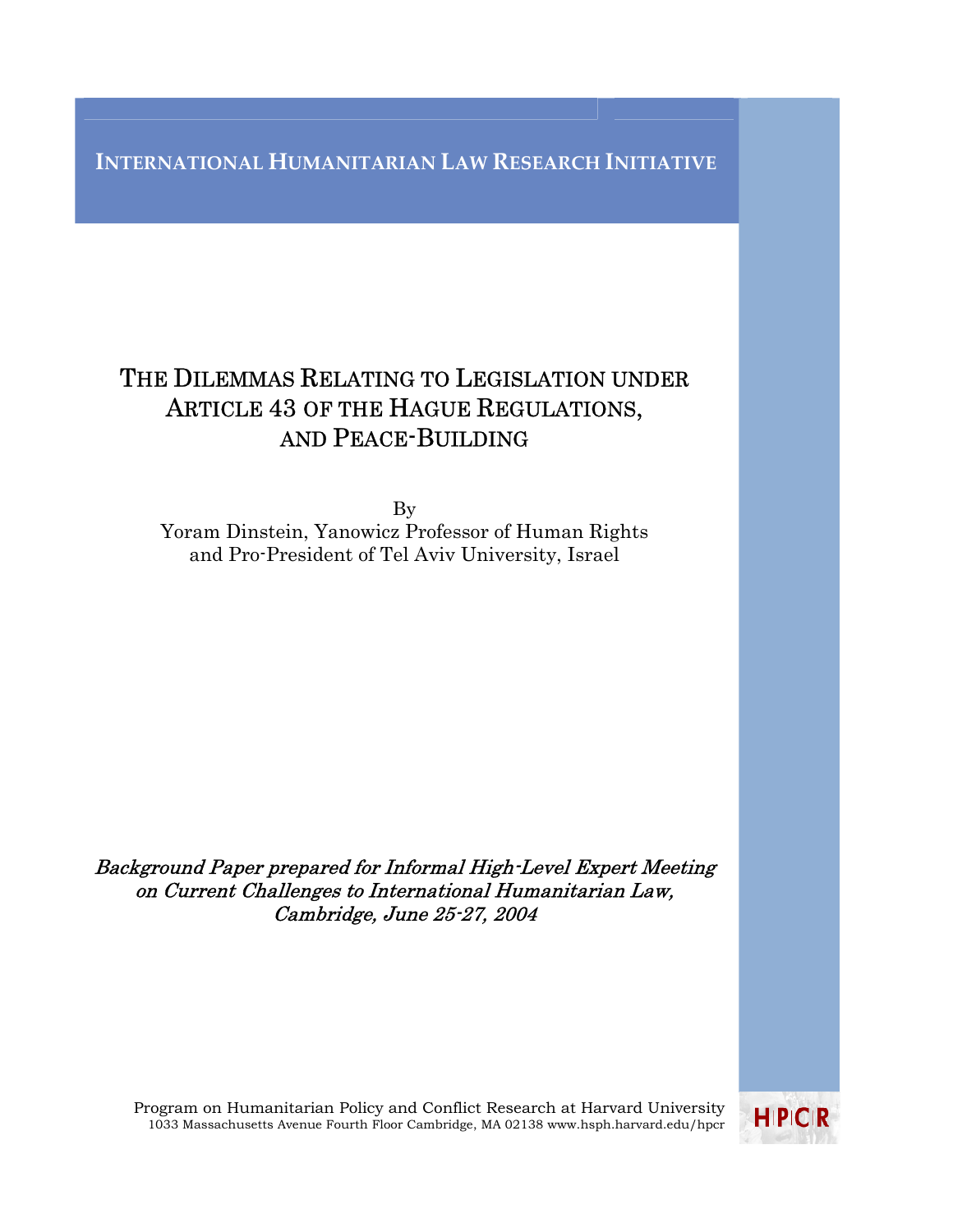#### **Article 43 of the Hague Regulations**

Article 43 of the Regulations Respecting the Laws and Customs of War on Land, annexed to Hague Convention (II) of 1899 and (IV) of 1907, is the linchpin of the international law of belligerent occupation. In its common English translation (1907 version), [Article 43](http://www.icrc.org/ihl.nsf/51b22df69e39d9d3c12563cd00587b41/3741eab8e36e9274c12563cd00516894?OpenDocument) reads:

The authority of the legitimate power having in fact passed into the hands of the occupant, the latter shall take all the measures in his power to restore, and ensure, as far as possible, public order and safety, while respecting, unless absolutely prevented, the laws in force in the country.[1](#page-1-0)

The authentic (and binding) French text of **[Article 43](http://www.icrc.org/dih.nsf/acf299f22a82aece4125673c00458708/48b0c736a648e654c12563bd002ba3ef?OpenDocument)** lays down:

L'autorité du pouvoir légal ayant passé de fait entre les mains de l'occupant, celui-ci prendra toutes les mesures qui dépendent de lui en vue de rétablir et d'assurer, autant qu'il est possible, l'ordre et la vie publics en respectant, sauf empêchement absolu, les lois en vigueur dans le pays.[2](#page-1-1)

The juxtaposition of the two versions of Article 43 shows discrepancies between them. The most blatant mistranslation relates to the first part of the provision where the phrase "*l'ordre et la vie publics*" (public order and life) is rendered in English as "public order and safety". Safety, which is not mentioned at all in French, thus comes to the fore in English. This peculiar slip in the translation — left uncorrected so many years — is most unfortunate since the French text, and only the French text, is authentic.

## **Peace-building**

 $\overline{a}$ 

*[Article 43](http://www.icrc.org/ihl.nsf/51b22df69e39d9d3c12563cd00587b41/3741eab8e36e9274c12563cd00516894?OpenDocument)*, which relates to belligerent occupation, applies to peace-building situations like Kosovo and East Timor (leading examples of peace-building) only by analogy. The analogy — like any other analogy — is imperfect, all the more so taking into account that the circumstances of peace-building and belligerent occupation are completely disparate. In particular, belligerent occupation is predicated on general international law (as reflected in Articles 42-56 of *[the Hague Regulations](http://www.icrc.org/ihl.nsf/ART?OpenView&Start=1&Count=150&Expand=19)*, *[Geneva Convention \(IV\) of 1949](http://www.icrc.org/ihl.nsf/1595a804df7efd6bc125641400640d89/6756482d86146898c125641e004aa3c5?OpenDocument)*,<sup>[3](#page-1-2)</sup> and customary international law), whereas the underpinning of peace-building is a Security Council resolution.

<span id="page-1-0"></span><sup>1</sup> Regulations Respecting the Laws and Customs of war on Land annexed to Hague Convention (II) of 1899 and [Hague Convention \(IV\) of](http://www.icrc.org/ihl.nsf/52d68d14de6160e0c12563da005fdb1b/1d1726425f6955aec125641e0038bfd6?OpenDocument) 1907, *The Laws of Armed Conflicts*: *A Collection of Conventions, Resolutions and Other Documents* 63, 88 (D. Schindler and J. Toman eds., 3rd ed., 1988).

<span id="page-1-1"></span>[Convention Concernant les Lois et Coutumes de la Guerre sur Terre, 1907,](http://www.icrc.org/dih.nsf/48f761e1a61e194b4125673c0045870f/73bf1431f064aec0c1256417004a0be0?OpenDocument) 205 *Consolidated Treaty Series* 277, 295 (C. Parry ed., 1980).

<span id="page-1-2"></span><sup>3</sup> [Geneva Convention \(IV\) Relative to the Protection of Civilian Persons in Time of War, 1949,](http://www.icrc.org/ihl.nsf/1595a804df7efd6bc125641400640d89/6756482d86146898c125641e004aa3c5?OpenDocument) *The Laws of Armed Conflicts*, supra note 1, at 495.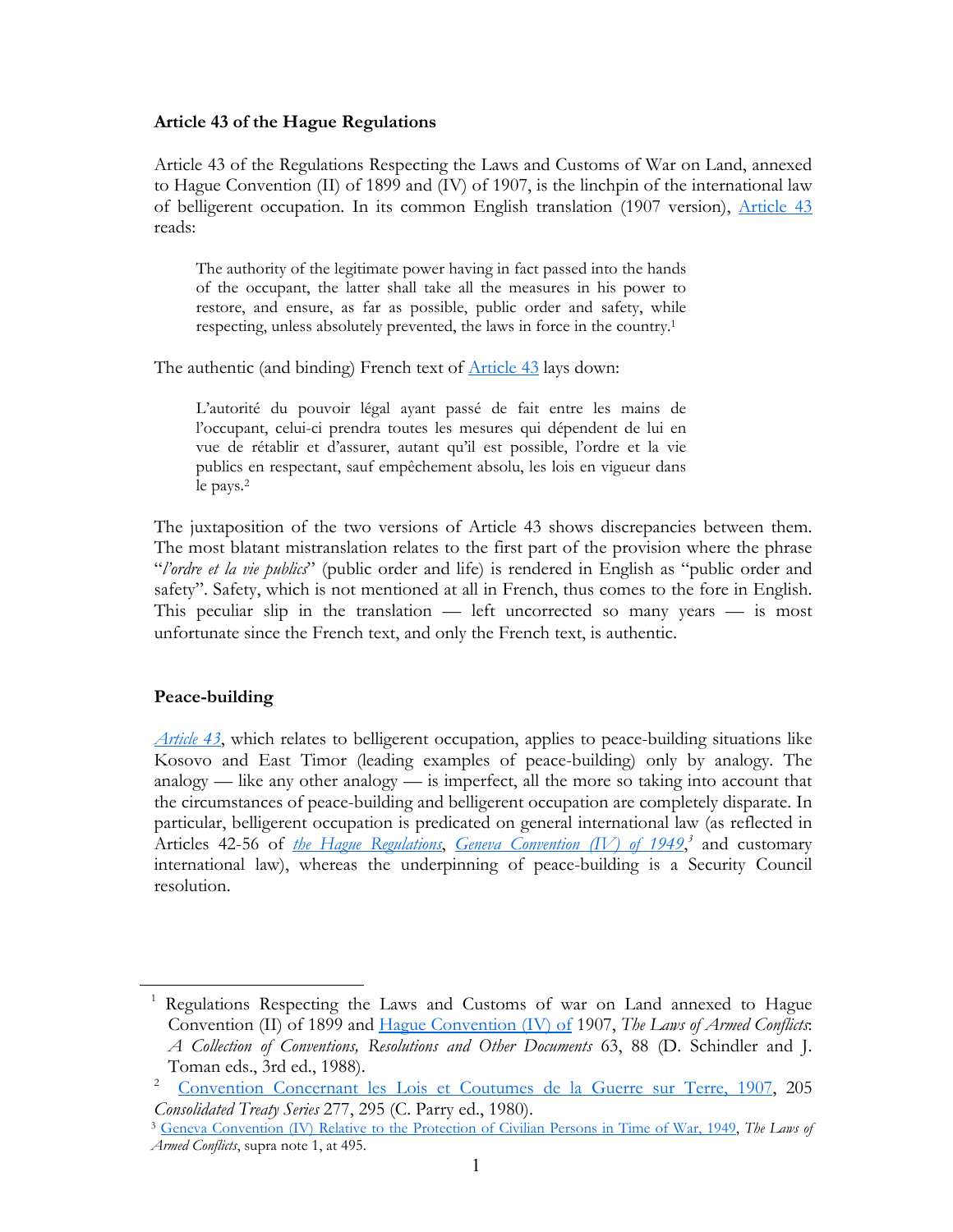It must be granted, however, that — even in a clear-cut case of belligerent occupation — Security Council resolutions may be applicable. Iraq comes immediately to mind.<sup>[4](#page-2-0)</sup> When a Security Council resolution exists, it may stray from the trodden path of Article 43. Should that come to pass, the Security Council resolution would trump Article 43 if the Council acted in a binding fashion (pursuant to Chapter VII of the UN Charter). Binding Security Council resolutions, adopted under Chapter VII, can validly override general international law (unless jus cogens is involved).<sup>[5](#page-2-1)</sup>

#### **The structure and scope of Article 43**

When one consults the *travaux préparatoires* of [Article 43,](http://www.icrc.org/ihl.nsf/51b22df69e39d9d3c12563cd00587b41/3741eab8e36e9274c12563cd00516894?OpenDocument) it becomes apparent that, as initially drafted (in Articles 2 and 3 of the 1874 Brussels Draft International Declaration on the Laws and Customs of War), the provision consisted of two separate clauses:

II. L'autorité du pouvoir légal étant suspendue et ayant passée de fait entre les mains de l'occupant, celui-ci prendra toutes les mesures qui dépendent de lui en vue de rétablir et d'assurer, autant qu'il est possible, l'ordre et la vie publique. III. À cet effet, il maintiendra les lois qui étaient en vigueur dans le pays en temps de paix, et ne les modifiera, ne les suspendra ou ne les remplacera que s'il y a nécessité.<sup>6</sup>

A similar structure of two consecutive stipulations characterized also the counterpart Articles 43-44 of the influential Oxford Manual, adopted by the Institute of International Law in 1880. The contraction of the two separate Brussels (and Oxford) provisions into a single text in Hague Article 43 was brought about in response to an apprehension, voiced in the course of the Hague Conference of 1899, that Brussels Article 3 — when standing alone — might be construed as conceding to the Occupying Power far-reaching legislative powers.<sup>8</sup> Still, the ensuing syntactic amalgamation of Brussels Articles 2 and 3 into a single Hague Article 43 does not impinge upon the substantive duality of the concepts involved therein.

Two diverse obligations are imposed on the Occupying Power by Hague Article 43: (a) to restore and ensure, as far as possible, public order and life in the occupied territory; (b) to respect the laws in force in the occupied territory unless an "*empêchement absolu*" exists. The two obligations have to be read independently of each other in three significant respects:

<span id="page-2-0"></span><sup>4</sup> See Security Council Resolution 1483 (2003), 42 *International Legal Materials* 1016 (2003). The resolution, which was adopted under Chapter VII, explicitly refers to to the obligations and responsibilities of the United States and the United Kingdon as Occupying Powers in Iraq (ibid., 1017). 5 See Yoram Dinstein, *War, Aggression and Self-Defence* 279-282 (third edition, 2001).

<span id="page-2-1"></span>

<span id="page-2-2"></span><sup>&</sup>lt;sup>6</sup> Projet d'une Déclaration Internationale concernant les Lois et Coutumes de la Guerre, 1874, 65 *British and Foreign State Papers* 1059, 1059-1060. 7 Oxford Manual Adopted by the Institute of International Law, 1880*, The Laws of Armed* 

<span id="page-2-3"></span>*Conflicts,* supra note 1, at 35, 42-43.

<span id="page-2-4"></span><sup>8</sup> See E.H. Schwenk, "Legislative Power of the Military Occupant under Article 43, Hague Regulations", 54 *Yale Law Journal* 393, 396-397 (1944-45).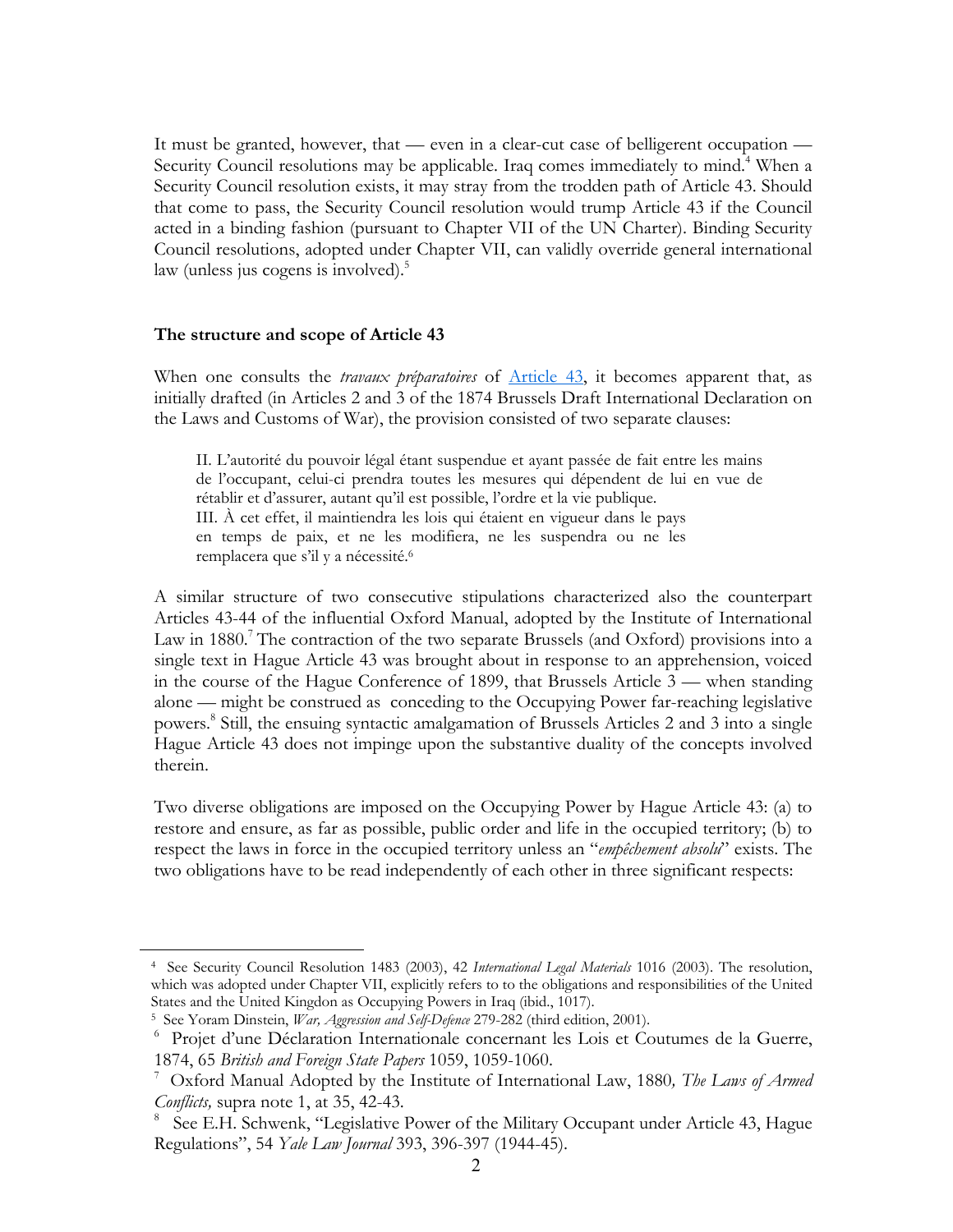(i) The first obligation has to be implemented by the executive (and the judicial) branch of the Military Government of the Occupying Power, whereas the second obligation devolves on the legislative branch.

(ii) In the final analysis, the first obligation requires acts of commission: the Occupying Power must take the necessary and proper measures in order to restore and ensure public order and life. Conversely, the second duty postulates primarily acts of omission: avoiding the repeal or suspension of existing laws, except in cases of "*empêchement absolu*".

(iii) Neither obligation is absolute, but each is subject to a different qualifying phrase which fine-tunes the general rule and allows deviation from it. The first obligation applies "*autant qu'il est possible* (as far as possible)". The second obligation is subject to the saving proviso of "*empêchement absolu*".

This paper will not deal with the first part of Article 43.<sup>9</sup> It will be confined to the meaning and scope of the second part concerning legislation.

#### **The meaning of the phrase "les lois en vigueur"**

In accordance with the second part of [Article 43](http://www.icrc.org/ihl.nsf/51b22df69e39d9d3c12563cd00587b41/3741eab8e36e9274c12563cd00516894?OpenDocument), the Occupying Power must respect "*les lois en vigueur* (the laws in force)" in the occupied territory, except in cases of "*empêchement absolu*". Respect means that — as spelled out in the Brussels Declaration — the Occupying Power has to maintain the laws in force and not modify, suspend or replace them with its own legislation. The term "*les lois*" encompasses all promulgated laws: whether basic or trivial; whether national or municipal; whether civil or criminal; whether substantive or procedural. As for "*les lois en vigueur*", once more the Brussels Declaration is more precise in adverting to "*les lois qui étaient en vigueur dans le pays en temps de paix*". Surely, Article 43 "refers only to those laws which were 'in force' in the occupied territory at the time of the commencement of the occupation".<sup>10</sup> What this denotes is that the Occupying Power is not bound to respect any laws enacted by the absent territorial sovereign subsequent to the commencement of the occupation.<sup>11</sup>

Nevertheless, for reasons of expediency, the Occupying Power may freely choose — "whenever military and political conditions permit" — to give effect in the occupied territory to specific legislation (which meets with the occupant's approval) enacted by the absent territorial sovereign subsequent to the commencement of the occupation.<sup>12</sup> It must also be taken into account that Article 43 does not purport to have any impact on the relations between the absent territorial sovereign and its own nationals living in the occupied territory. The allegiance of these nationals is not diminished by the occupation. As held by the Supreme Court of Norway, in the *Haaland* case of 1945, notwithstanding its absence from the occupied territory, the territorial sovereign may enact criminal legislative

<span id="page-3-0"></span><sup>9</sup> On this subject, see Y. Dinstein, "The Israel Supreme Court and the Law of Belligerent Occupation: Article

<span id="page-3-1"></span><sup>43</sup> of the Hague Regulations", 25 *Israel Yearbook on Human Rights* 1, 12-16 (1995).<br><sup>10</sup> E. Stein, "Application of the Law of the Absent Sovereign in Territory under Belligerent Occupation: The<br>Schio Massacre", 46 *Michiga* 

<span id="page-3-2"></span><sup>&</sup>lt;sup>11</sup> See C.C. Hyde, 3 *International Law* 1886 (second edition, 1945). <sup>12</sup> See Stein, supra note 10, at 362.

<span id="page-3-3"></span>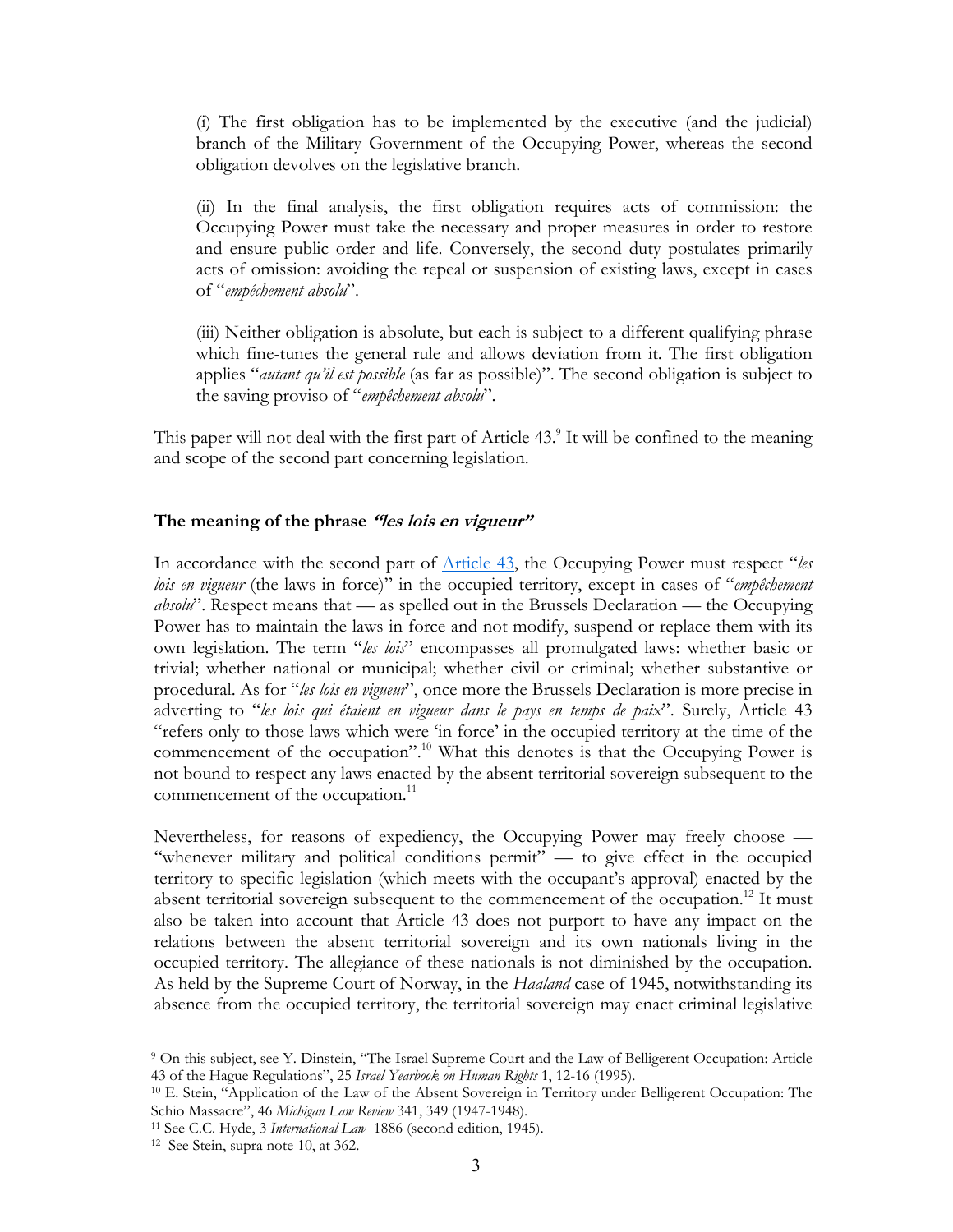measures pertaining to the conduct of its nationals during the occupation (especially where treason is concerned); naturally, such legislative measures will be carried into effect only after the end of the occupation.<sup>[13](#page-4-0)</sup>

#### **The meaning of the phrase "empêchement absolu"**

Since, in accordance with the second part of [Article 43,](http://www.icrc.org/ihl.nsf/51b22df69e39d9d3c12563cd00587b41/3741eab8e36e9274c12563cd00516894?OpenDocument) the duty of the Occupying Power to respect the laws in force in the occupied territory (predating the occupation) is subject to the exception of "*empêchement absolu*", the crucial question is when does an "*empêchement absolu*" exist? Although the phrase sounds exceedingly restrictive, there is virtually a consensus in the legal literature that "*empêchement absolu*" is not as categorical as it seems. Indeed, "[t]he term 'absolutely prevented' has never been interpreted literally".<sup>14</sup> The common interpretation of Article 43 is that "empêchement absolu" is the equivalent of "*necessité*" (the original language of Brussels Article 3). When a necessity arises, the Occupying Power is allowed to enact new legislation, repealing, suspending or modifying the preexisting legal system.

It must be borne in mind that, in principle, any legislation enacted by the Occupying Power in the name of necessity applies in the occupied territory during the occupation and not beyond that stretch of time. The occupant's legislation ceases to be valid as soon as the occupation has ended, unless the returning territorial sovereign opts to keep that legislation intact[.15](#page-4-2) For various practical reasons, the returning territorial sovereign would often elect to maintain in force — if only for a transition period — at least segments of the legislation enacted by the Occupying Power.<sup>16</sup> Indeed, irrespective of any transition period, it may prove difficult (if not impossible) to turn the clock back should certain legislation introduced by the Occupying Power gain general acceptance and support. Realistically, "any lengthy military occupation brings about certain changes in legal and other spheres which cannot be completely wiped out after the return of the legitimate sovereign".<sup>1</sup>

### **Article 64 of Geneva Convention (IV)**

 $\overline{a}$ 

What, then, amounts to a necessity for the Occupying Power to replace the laws in force in the occupied territory with legislation of its own? The best answer to that question is enshrined authoritatively in **Article 64** of Geneva Convention (IV):

The penal laws of the occupied territory shall remain in force, with the exception that they may be repealed or suspended by the Occupying Power in cases where they constitute a threat to its security or an obstacle to the application of the present Convention. Subject to the latter consideration and to the necessity for ensuring the effective administration of justice, the tribunals of the occupied territory shall continue to function in respect of all offences covered by the said laws.

<span id="page-4-0"></span><sup>13</sup> *Public Prosecutor v. Reidar Haaland* (Norway, Supreme Court [Appellate Division], 1945), 12 *Annual Digest and Reports of Public International Law Cases* 444, 445 (1943-1945).

<span id="page-4-1"></span><sup>&</sup>lt;sup>14</sup> E.H. Feilchenfeld, *The International Economic Law of Belligerent Occupation* 89 (1942).<br><sup>15</sup> See Lord McNair and A.D. Watts, *The Legal Effects of War* 388-389 (fourth edition, 1966).<br><sup>16</sup> See J.H.W. Verzijl, 9 *Int* 

<span id="page-4-2"></span>

<span id="page-4-3"></span>

<span id="page-4-4"></span><sup>17</sup> G. von Glahn, *The Occupation of Enemy Territory* 257 (1957).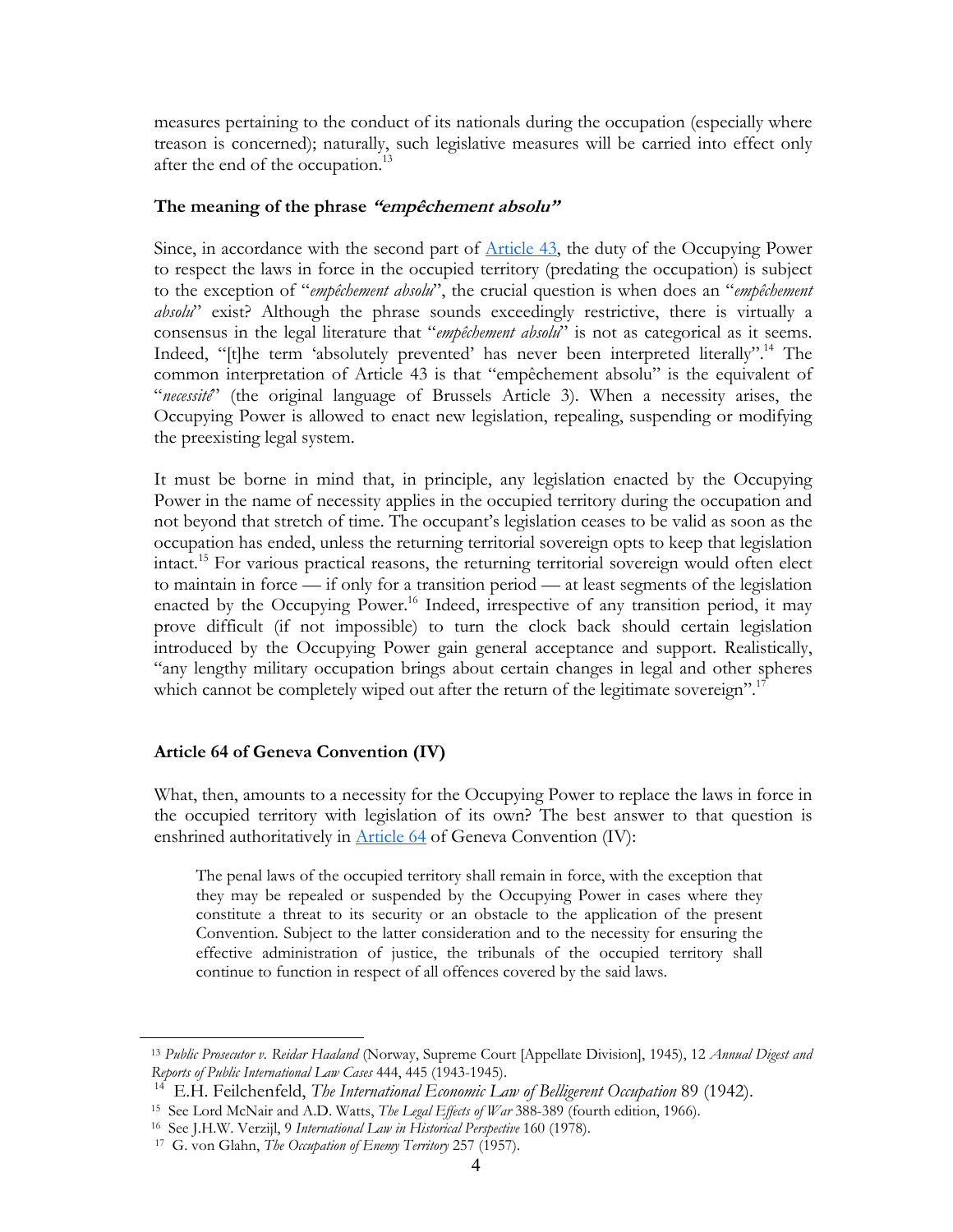The Occupying Power may, however, subject the population of the occupied territory to provisions which are essential to enable the Occupying Power to fulfill its obligations under the present Convention, to maintain the orderly government of the territory, and to ensure the security of the Occupying Power, of the members and property of the occupying forces or administration, and likewise of the establishments and lines of communication used by them. [18](#page-5-0)

Even though [Article 64](http://www.icrc.org/ihl.nsf/9861b8c2f0e83ed3c1256403003fb8c5/6db876fd94a28530c12563cd0051bef8?OpenDocument) is confined to penal laws, there is no reason to believe that different sets of rules apply to other types of laws.<sup>19</sup> The framers of Article 64 "took it for granted that it had not extended the traditional scope of occupation legislation"[.20](#page-5-2) The text of Article 64 is generally viewed as "an amplification" of Hague [Article 43.](http://www.icrc.org/ihl.nsf/51b22df69e39d9d3c12563cd00587b41/3741eab8e36e9274c12563cd00516894?OpenDocument)<sup>21</sup> "Article 64 expresses, in a more precise and detailed form, the terms of Article 43 of the Hague Regulations".<sup>22</sup>

#### **The three specific dimensions of necessity**

What can be learned from the more precise and detailed wording of Article 64 is that the concept of necessity has three specific dimensions. We shall address these three rubrics seriatim. However, it must be perceived at the outset that they do not exhaust the concept of necessity, and occasionally there are cases transcending the threefold classification. An irrefutable example is the necessity to revise the laws in force in an occupied territory when they grant a right of appeal from local courts to a higher tribunal functioning in an unoccupied portion of the country. It goes without saying that the Occupying Power does not have to submit to such dependence on enemy institutions, and (while the case does not come within any of the three rubrics taken individually) the concept of necessity is sufficiently comprehensive to allow an amendment of the laws in force, with a view to disconnecting the nexus to that higher tribunal for the duration of the occupation.<sup>23</sup>

The three dimensions of necessity pursuant to Article 64 are:

(i) The first and foremost dimension of necessity is the fundamental — and unassailable — need of the Occupying Power to remove any direct threat to its security (including the security of members of its armed forces or administrative staff, as well as the property of the Occupying Power and those employed in its service) and to maintain safe lines of communication. Thus, clearly, the Occupying Power may impose by law a prohibition on the possession of firearms or a curfew; it may enact anti-riot legislation; and it may severely punish any act of terrorism directed at its personnel or facilities. It may also impose

<u>.</u>

<span id="page-5-1"></span><span id="page-5-0"></span>

<sup>&</sup>lt;sup>18</sup> [Geneva Convention \(IV\),](http://www.icrc.org/ihl.nsf/1595a804df7efd6bc125641400640d89/6756482d86146898c125641e004aa3c5?OpenDocument) supra note 3, at 520.<br><sup>19</sup> See H.P. Gasser, "Protection of the Civilian Population", *The Handbook of Humanitarian Law in Armed Conflicts* 209, 255 (D. Fleck ed., 1995).

<span id="page-5-3"></span><span id="page-5-2"></span>

<sup>&</sup>lt;sup>20</sup> G. Schwarzenberger, *The Law of Armed Conflict* 194 (1968).<br><sup>21</sup> R.T. Yingling and R.W. Ginnane, "The Geneva Conventions of 1949", 46 *American Journal of International Law* 393, 422 (1952).

<span id="page-5-4"></span>*Journal of International Law* 393, 422 (1952). 22 *[Commentary, IV Geneva Convention](http://www.icrc.org/ihl.nsf/COMART?OpenView&Start=1&Count=150&Expand=4)* 335 (ICRC, O.M. Uhler and H. Coursier eds., 1958).

<span id="page-5-5"></span><sup>&</sup>lt;sup>23</sup> See C. Fairman, "Asserted Jurisdiction of the Italian Court of Cassation over the Court of Appeal of the Free Territory of Trieste", 45 *American Journal of International Law* 541, 548 (1951).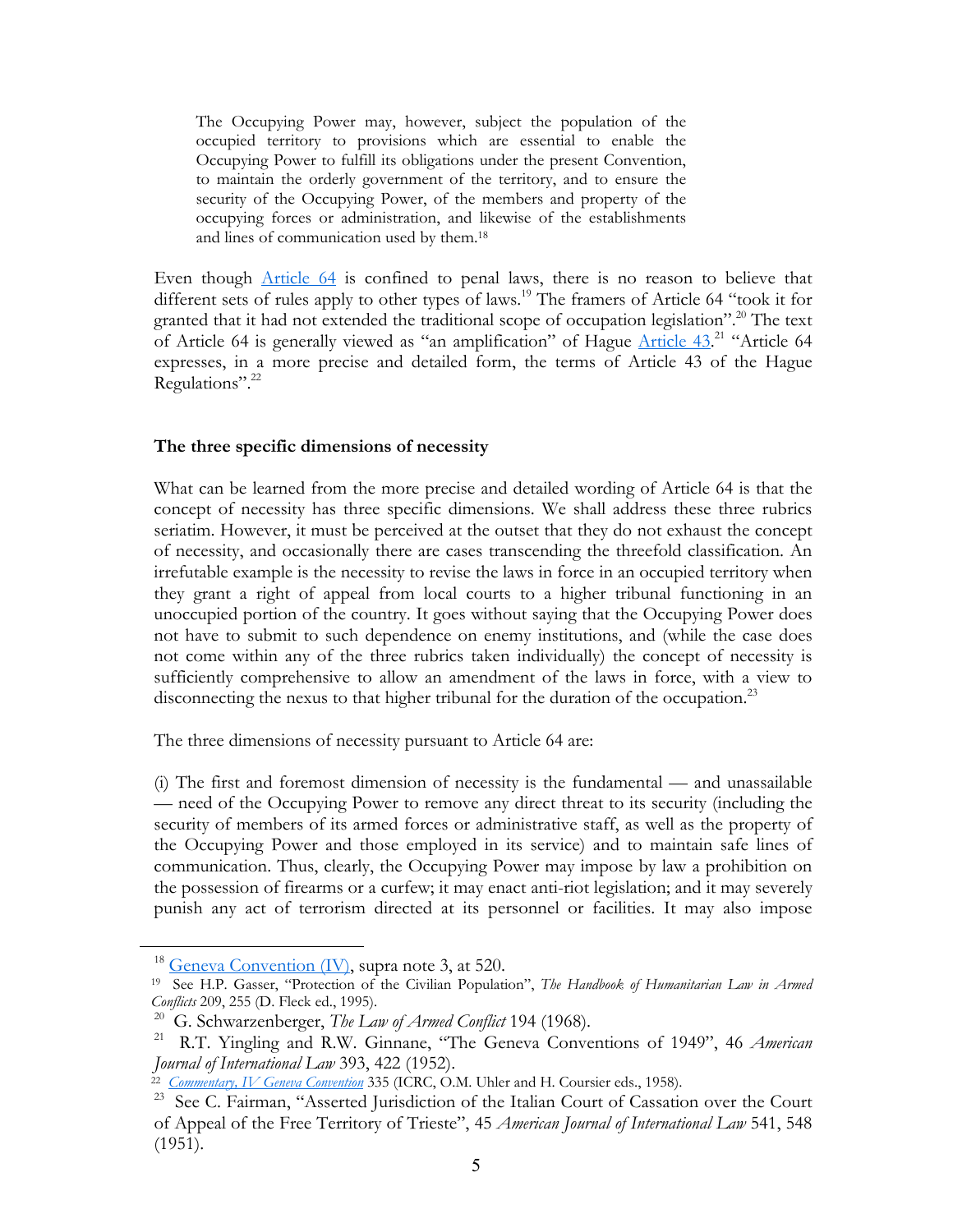limitations on freedom of the press, freedom of association, freedom of movement, and so forth. $^{24}$ 

(ii) Secondly, necessity incorporates the duty of the Occupying Power to discharge its duties under the Geneva Convention (and, by extension of this principle, to implement any other obligations derived from international humanitarian law whether customary or conventional). For instance, the Occupying Power may repeal by law, e.g., "any adverse distinction based, in particular, on race, religion or political opinion", such adverse distinction running counter to the second Paragraph of [Article 27](http://www.icrc.org/ihl.nsf/9861b8c2f0e83ed3c1256403003fb8c5/ffcb180d4e99cb26c12563cd0051bbd9?OpenDocument) of the Geneva Convention.<sup>[25](#page-6-1)</sup>

This dimension of necessity calls for a comment. The second Paragraph of [Article 64](http://www.icrc.org/ihl.nsf/9861b8c2f0e83ed3c1256403003fb8c5/6db876fd94a28530c12563cd0051bef8?OpenDocument) is couched in language of entitlement ("may"), rather than obligation, when conferring on the Occupying Power the authority to alter the preexisting legislation.<sup>26</sup> But, like all other Contracting Parties of the Geneva Convention, the Occupying Power has unconditionally undertaken (in [Article 1](http://www.icrc.org/ihl.nsf/9861b8c2f0e83ed3c1256403003fb8c5/fd45570c37b1c517c12563cd0051b98b?OpenDocument)) "to respect and to ensure respect" for the Convention "in all circumstances"[.27](#page-6-3) The implementation of the Geneva Convention is not contingent on compatibility with domestic legislation. On the contrary, Contracting Parties have to enact any enabling domestic legislation required to give effect to the Geneva Convention (a matter expressly addressed in the first Paragraph of [Article 146](http://www.icrc.org/ihl.nsf/9861b8c2f0e83ed3c1256403003fb8c5/6f96ee4c7d1e72cac12563cd0051c63a?OpenDocument) with regard to effective penal sanctions against persons committing grave breaches of the Convention<sup>28</sup>).

Article 27 of the 1969 of the [Vienna Convention on the Law of Treaties](http://www.un.org/law/ilc/texts/treaties.htm) confirms the general rule that a Contracting Party to a valid treaty "may not invoke the provisions of its internal law as justification for its failure to perform a treaty".<sup>29</sup> If this is true of the Occupying Power's own legislation, it should *a fortiori* be true of the domestic laws in force in the occupied territory. The Geneva Convention must prevail over any conflicting local legislation in the occupied territory.<sup>30</sup> That means that the laws in force in the occupied territory must be adapted where necessary to the Geneva Convention (and, indeed, to any other binding instrument of international humanitarian law).

The distinction between what the Occupying Power may or must do in this field has significant practical repercussions when the Occupying Power is pleased with, and more than willing to strictly apply, some legislation — in force in the occupied territory at the commencement of the occupation — which is inconsistent with international humanitarian law. The leading illustration has been the Israeli reliance on Emergency Regulations, in force in the West Bank and the Gaza Strip on the eve of the occupation (and dating back to the British Mandate), permitting the authorities to destroy private property as a punitive measure, and not merely "where such destruction is rendered absolutely necessary by military operations" (as required by [Article 53](http://www.icrc.org/ihl.nsf/9861b8c2f0e83ed3c1256403003fb8c5/74dee157d151f7eac12563cd0051be1b?OpenDocument) of the Geneva

<span id="page-6-0"></span><sup>24</sup> See C. Greenwood, "The Administration of Occupied Territory in International Law", *International Law and the Administration of Occupied Territories* 241, 247-248 (E. Playfair ed., 1992).

<span id="page-6-2"></span><span id="page-6-1"></span>

<sup>&</sup>lt;sup>25</sup> [Geneva Convention \(IV\)](http://www.icrc.org/ihl.nsf/1595a804df7efd6bc125641400640d89/6756482d86146898c125641e004aa3c5?OpenDocument), supra note 3, at 510.<br><sup>26</sup> The point is emphasized by J. Stone, *No Peace – No War in the Middle East* 15 (1969).

<span id="page-6-3"></span> $\frac{27}{28}$  [Geneva Convention \(IV\)](http://www.icrc.org/ihl.nsf/1595a804df7efd6bc125641400640d89/6756482d86146898c125641e004aa3c5?OpenDocument), supra note 3, at 501.<br><sup>28</sup> Ibid., 546-547.

<span id="page-6-4"></span>

<span id="page-6-5"></span><sup>29</sup> [Vienna Convention on the Law of Treaties](http://www.un.org/law/ilc/texts/treaties.htm), 1969, [1969] *United Nations Juridical Yearbook* 140, 148.

<span id="page-6-6"></span><sup>30</sup> See *[Commentary, IV Geneva Convention](http://www.icrc.org/ihl.nsf/COMART?OpenView&Start=1&Count=150&Expand=4),* supra note 22, at 336.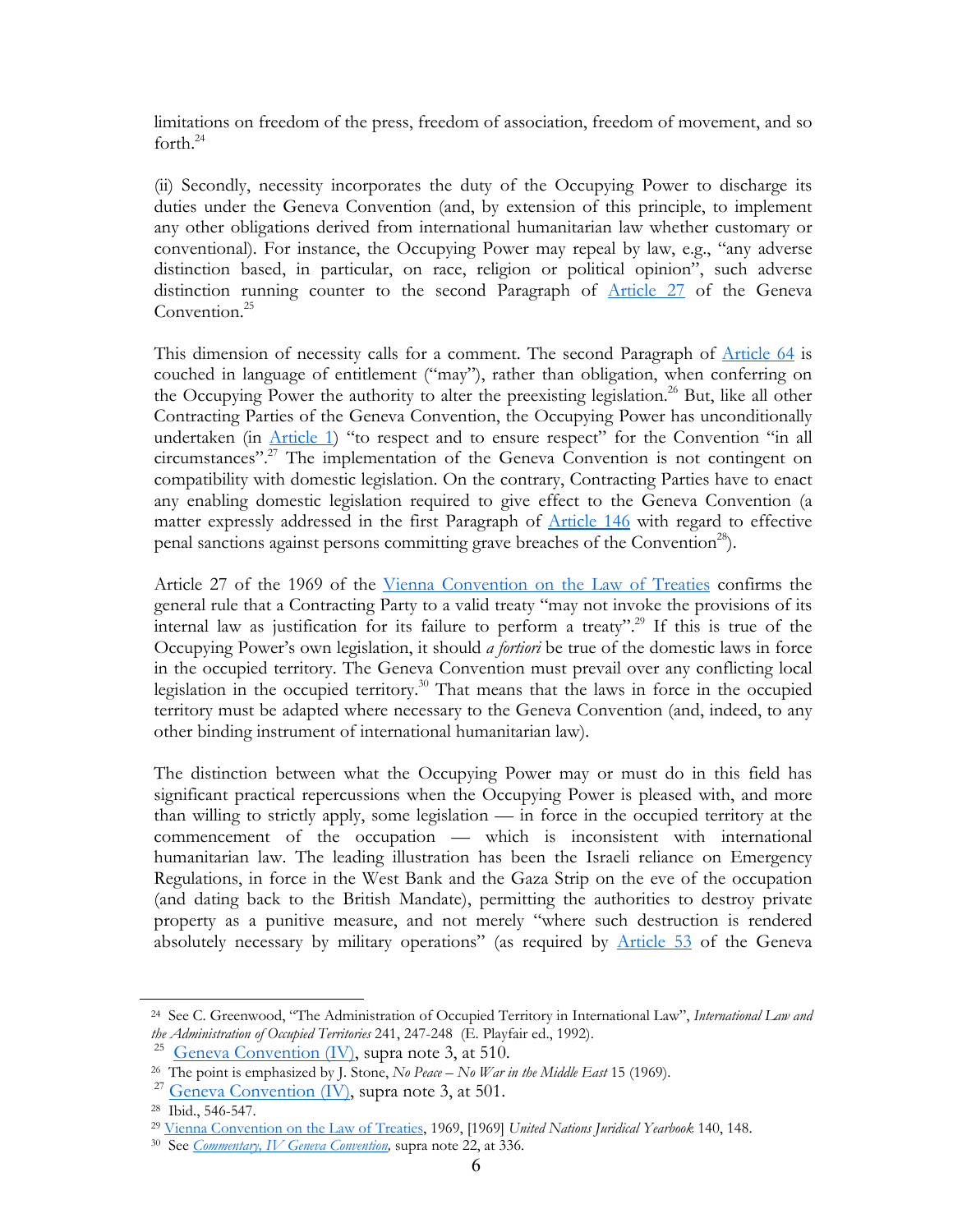Convention,<sup>31</sup> based on <u>Article 23(g)</u> of the Hague Regulations<sup>32</sup>). In a series of cases relating to the punitive demolitions of houses from which terrorist attacks have been launched, the Israel Supreme Court held that the demolitions were lawful inasmuch as they had been carried out in conformity with the local Emergency Regulations; but in the opinion of the present writer, the Occupying Power was bound to repeal or suspend these Regulations and certainly it could not legitimately rely on them.<sup>[33](#page-7-2)</sup>

(iii) Thirdly, there is a recognized necessity to ensure the "orderly government" of the occupied territory. This category of necessity is more open-ended than a cursory reading of [Article 64](http://www.icrc.org/ihl.nsf/9861b8c2f0e83ed3c1256403003fb8c5/6db876fd94a28530c12563cd0051bef8?OpenDocument) might suggest. Generally speaking, international humanitarian law is based on a delicate balance between two magnetic poles: military necessity, on the one hand, and humanitarian considerations, on the other.<sup>34</sup> The dichotomy of military necessity and humanitarian consideration exists also in the present context. The needs of the Occupying Power do not negate the requirements of the civilian population under occupation, and the legislative power vested in the occupant is broad enough to take the latter into account[.35](#page-7-4) Law is a living organism and conditions cannot be frozen *tempora mutantur* and the Occupying Power must possess the right to modify the legislation in force, in order "to maintain the orderly government of the territory". Especially when an occupation goes on for years, its prolongation brings about the imperative need to open more widely the range of new legislation, which the Occupying Power is entitled to enact.<sup>[36](#page-7-5)</sup>

#### **Prolonged occupation**

The most extreme case of a prolonged occupation in modern times is that of the Israeli occupation of Palestinian territories (which has been going on since 1967). Interestingly enough, if one is looking for a precedent of an earlier prolonged (albeit much less prolonged) occupation — and a relatively broad spectrum of legislation by the Occupying Power, which has never been challenged — it is not necessary to look for a different part of the world. When the Ottoman province of Palestine came under belligerent occupation by the British — during World War I and shortly thereafter (prior to the entry into force of the Mandate for Palestine) — the British military authorities arrived at the conclusion that the prolonged occupation called for special measures. Hence, while retaining in essence the (Ottoman) laws in force, they issued Orders concerning the carrying of firearms, communication with the enemy, currency, food prices, public health and sanitation, cruelty to animals, cutting down trees, rent control, as well as preservation of antiquities; and even introduced changes in court procedure, in order to shift it somewhat from European continental to Anglo-Saxon patterns.<sup>37</sup> Unmistakably, whereas the Orders pertaining to the carrying of firearms and communication with the enemy were geared to

<span id="page-7-0"></span>

<span id="page-7-2"></span><span id="page-7-1"></span>

<sup>&</sup>lt;sup>31</sup> [Geneva Convention \(IV\)](http://www.icrc.org/ihl.nsf/1595a804df7efd6bc125641400640d89/6756482d86146898c125641e004aa3c5?OpenDocument), supra note 3, at 517.<br><sup>32</sup> [Hague Regulations](http://www.icrc.org/ihl.nsf/52d68d14de6160e0c12563da005fdb1b/1d1726425f6955aec125641e0038bfd6?OpenDocument), supra note 1, at 83.<br><sup>33</sup> See Y. Dinstein, "The Israel Supreme Court and the Law of Belligerent Occupation: Demolitions and Sealing Off of Houses", 29 *Israel Yearbook on Human Rights* 285-304 (1999). 34 See Y. Dinstein, *The Conduct of Hostilities under the Law of International Armed Conflict* 16-20 (2004).

<span id="page-7-3"></span>

<span id="page-7-4"></span> $35$  See Schwenk, supra note 8, at 400-401.

<span id="page-7-5"></span><sup>&</sup>lt;sup>36</sup> See A. Roberts, "Prolonged Military Occupation: The Israeli-Occupied Territories Since 1967", 84 *American Journal of International Law* 44, 94 (1990).

<span id="page-7-6"></span><sup>&</sup>lt;sup>37</sup> See N. Bentwich, "The Legal Administration of Palestine under the British Military Occupation", 1 *British Year Book of International Law* 139, 145-146 (1920-1921).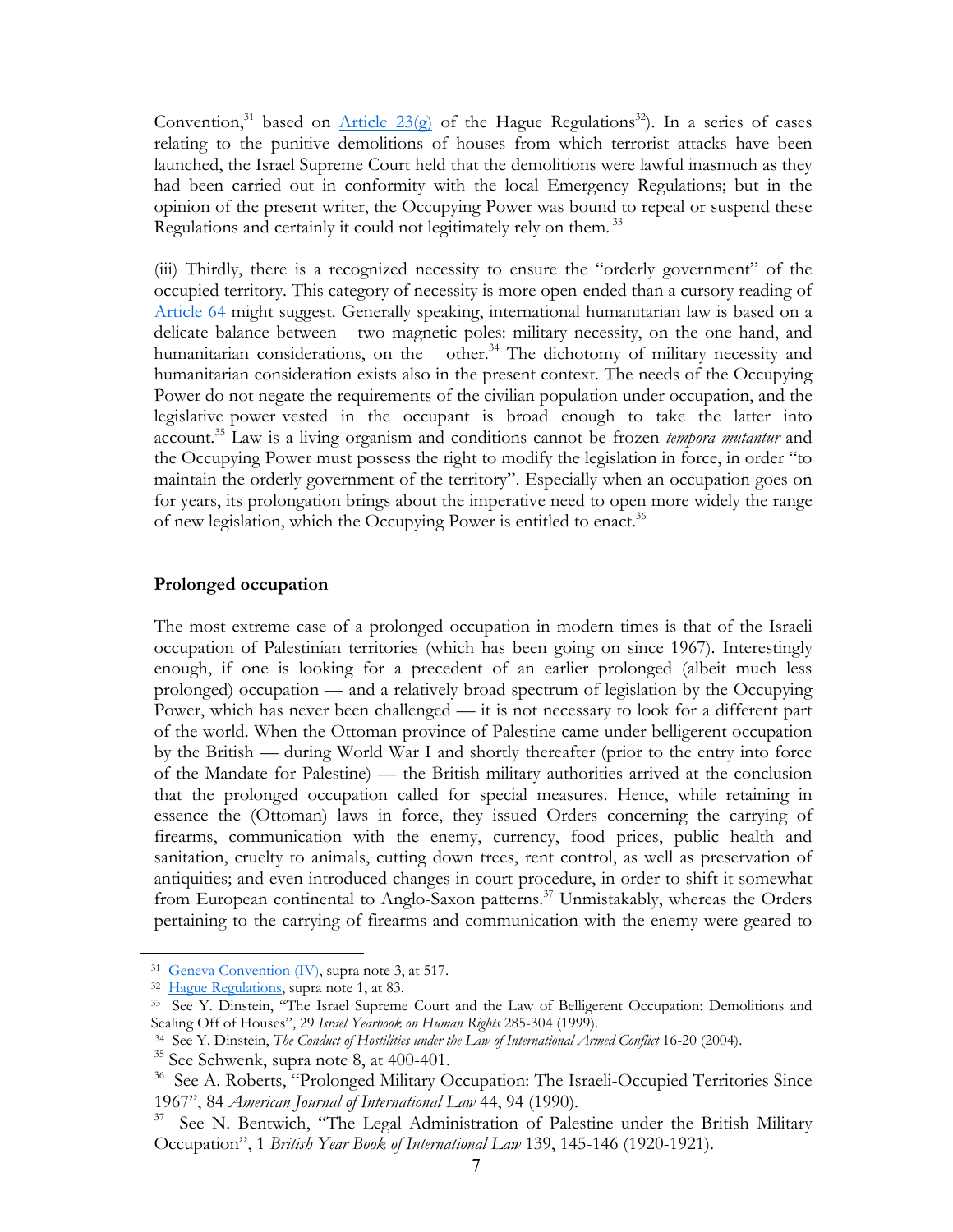the needs of the Occupying Power, Orders concerning rent control and cruelty to animals were enacted to serve the interests of the "orderly government" of the occupied territory.

As the British legislation in Palestine almost a century ago shows, the Occupying Power under conditions of a prolonged occupation — may regard it a necessity to alter the laws in force in the occupied territory, in order to ensure the continuation of normal life under an "orderly government". Necessity in this constellation is not circumscribed to the needs of the occupant itself, and the needs of the population under occupation may also be factored in. It goes without saying that any concern shown by the Occupying Power for the welfare of the population in the occupied territory is not above suspicion. Professed humanitarian motives of the Occupying Power may serve as a ruse for a hidden agenda.<sup>[38](#page-8-0)</sup> For that reason, the question of whether or not there is a real necessity for each new piece of legislation by an Occupying Power deserves serious examination.

#### **The litmus test**

 $\overline{a}$ 

The issue can best be understood against the factual background of a judgment delivered by the Supreme Court of Israel in 1972 in *H.C. 337/71*. [39](#page-8-1) The case arose from a labor dispute between the Christian Society for the Holy Places, which runs several welfare institutions in the city of Bethlehem (part of the occupied West Bank), and hospital workers employed by it who went on strike. The Officer in Charge of Labor Affairs in the Israeli Military Government of the area initiated proceedings for settling the dispute, in accordance with a local Jordanian Labor Law predating the occupation. This statute decreed that at a certain stage of labor disputes — after other means for their settlement have failed — a procedure of compulsory arbitration could be set in motion. The trouble was that some of the arbitrators were supposed to have been appointed from among the employers' and employees' associations, whereas such associations did not in fact exist in Jordan. To overcome this difficulty, the Israeli Regional Commander issued an Order amending the Jordanian statute, whereby the arbitrators could be appointed by the employers and employees parties to the concrete dispute or by the Officer in Charge of Labor Affairs.

The principal bone of contention before the Israel Supreme Court was whether the amending Order was in compliance with [Article 43](http://www.icrc.org/ihl.nsf/51b22df69e39d9d3c12563cd00587b41/3741eab8e36e9274c12563cd00516894?OpenDocument) of the Hague Regulations. The majority opinion confirmed the validity of the Order, holding that the Occupying Power was obligated to look after the welfare of the civilian population, and - when the occupation lasts for a long time — the Occupying Power is entitled to revise the local laws consonant with the changing social needs.

Was the majority of the Court right in its approach? I believe (and have so stated in a law review article) that the litmus test for distinguishing between legitimate and illegitimate

<span id="page-8-0"></span>See A. Gerson, "War, Conquered Territory, and Military Occupation in the Contemporary International Legal System", 18 *Harvard International Law Journal* 525, 538 (1976-1977).

<span id="page-8-1"></span><sup>39</sup> *H.C. 337/71, The Christian Society for the Holy Places v. Minister of Defence* et al*.,* 26(1) *Piskei Din* 574. The Judgment is excerpted in English in 2 *Israel Yearbook on Human Rights* 354 (1972).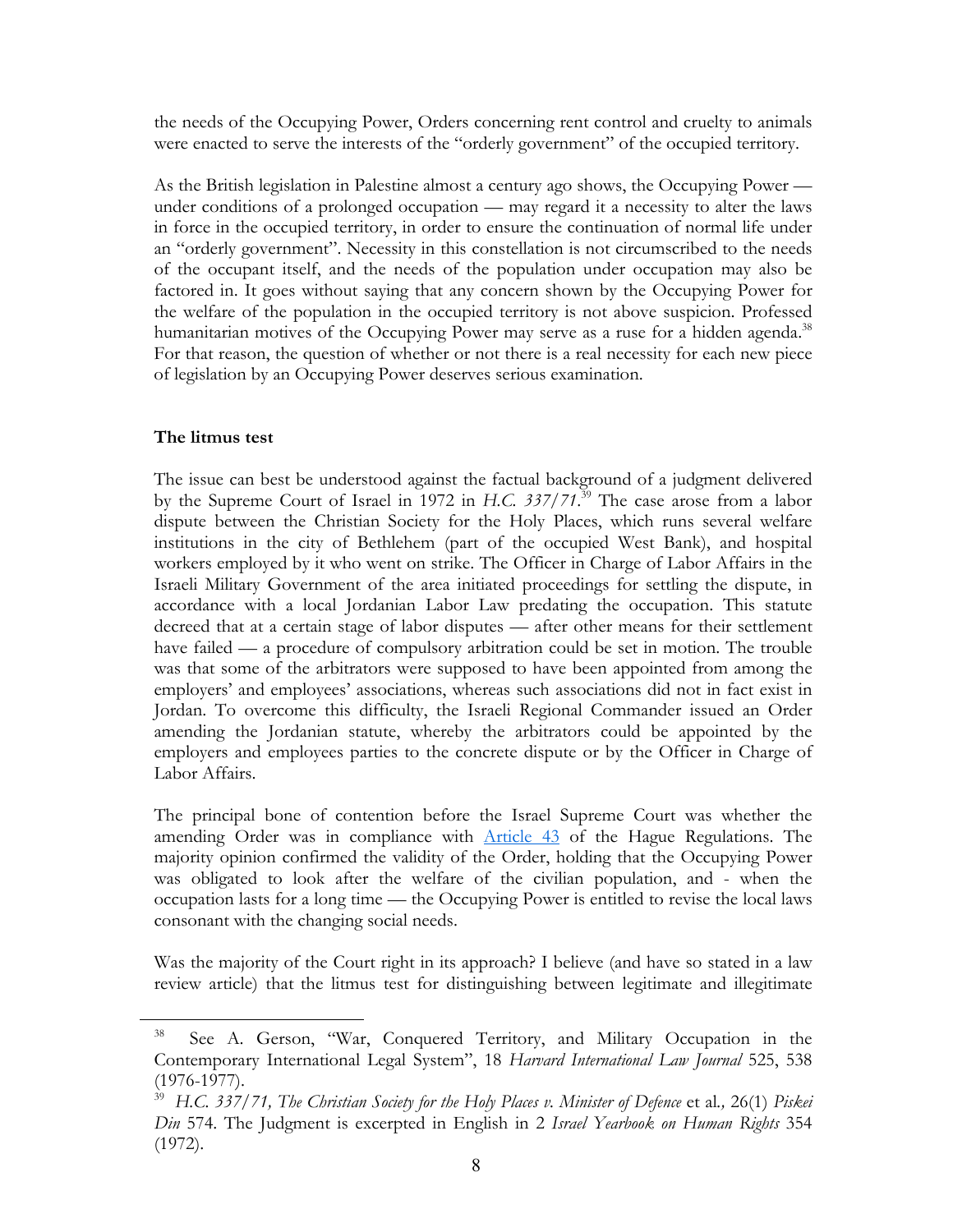concern for the welfare of the civilian population — under Article 43 — should hinge on whether the Occupying Power shows similar concern for the welfare of its own population. Differently put, if the Occupying Power enacts a law — for instance, against cruelty to animals in the occupied territory — the crux of the issue is whether a parallel (not necessarily identical<sup>40</sup>) law exists back home. If the answer is negative, the ostensible concern for the welfare of the civilian population deserves being disbelieved.

Theodor Meron comments accurately that my yardstick for assessing the motives of the Occupying Power is conclusive only when the answer is negative.<sup>41</sup> If the answer is positive, that is not the end of the matter, given the general rule (embedded in Article 43) that the laws in force in an occupied territory ought to be left intact. However, as long as the answer is positive and absent a serious indication of ulterior motives, the Occupying Power may usually enjoy the benefit of doubt. Granted, as we are reminded by A. Pellet in this context, the occupant is not the territorial sovereign and it cannot legislate for the population within the occupied territory in the same way that it does within its own frontiers[.42](#page-9-2) On the other hand, it must be recalled that (unlike legislation within its own boundaries) the legislation of the Occupying Power in the occupied territory is temporary in its effect and will normally expire at the end of the occupation.

Had my litmus test been resorted to resolve the dispute in *H.C. 337/71*, the Court ought to have ruled against the Military Government. The point is that compulsory arbitration in labor disputes has not yet been introduced in Israel itself, and the Jordanian Labor Law although not perfected — was still more advanced than the Israeli legislation in the same field.<sup>43</sup> Occupied territories are not a laboratory for experiments in law reform. An Occupying Power must, hence, realize that any legislative step taken by it is looked upon with suspicion by the population in the occupied territory (and perhaps also by neutral observers).

Admittedly, in the special circumstances of *H.C. 337/71*, the Regional Commander might have acted completely within his authority had he issued an Order prohibiting strikes and lock-outs in hospitals in the occupied territory. Such a hypothetical Order would manifestly have passed muster within the acceptable framework of necessity as defined in Geneva [Article 64](http://www.icrc.org/ihl.nsf/9861b8c2f0e83ed3c1256403003fb8c5/6db876fd94a28530c12563cd0051bef8?OpenDocument) (*vide* the first Paragraph of [Article 56](http://www.icrc.org/ihl.nsf/9861b8c2f0e83ed3c1256403003fb8c5/ad2f7f5d8cf955afc12563cd0051be51?OpenDocument) of the Convention, whereby the Occupying Power is under a duty to ensure and maintain hospital services in an occupied territory<sup>44</sup>). However, in hoisting the banner of improving the mechanism for tackling labor disputes, and in attempting to provide the inhabitants of Bethlehem with a remedy unavailable in Tel Aviv, the actual Order transcended the bounds of necessity.

<span id="page-9-0"></span><sup>&</sup>lt;sup>40</sup> Of course, "the social and economic conditions in the two areas could be different" (E. Benvenisti, *The International Law of Occupation* 15 (1992). Hence, variations in the details of the legislative measures taken are not of cardinal import. What counts is the legal concept underlying the legislation.

<span id="page-9-1"></span><sup>41</sup> T. Meron, "Applicability of Multilateral Conventions to Occupied Territories", 72 *American Journal of International Law* 542, 549-550 (1978).<br><sup>42</sup> A. Pellet, "The Destruction of Troy Will Not Take Place", *International Law and the Administration of Occupied* 

<span id="page-9-2"></span>*Territories*, supra note 24, at 169, 201.

<span id="page-9-4"></span><span id="page-9-3"></span><sup>&</sup>lt;sup>43</sup> See the Dissenting Opinion of Justice Cohn, *H.C. 337/71*, supra note 39, at 588.<br><sup>44</sup> [Geneva Convention \(IV\),](http://www.icrc.org/ihl.nsf/1595a804df7efd6bc125641400640d89/6756482d86146898c125641e004aa3c5?OpenDocument) supra note 3, at 517.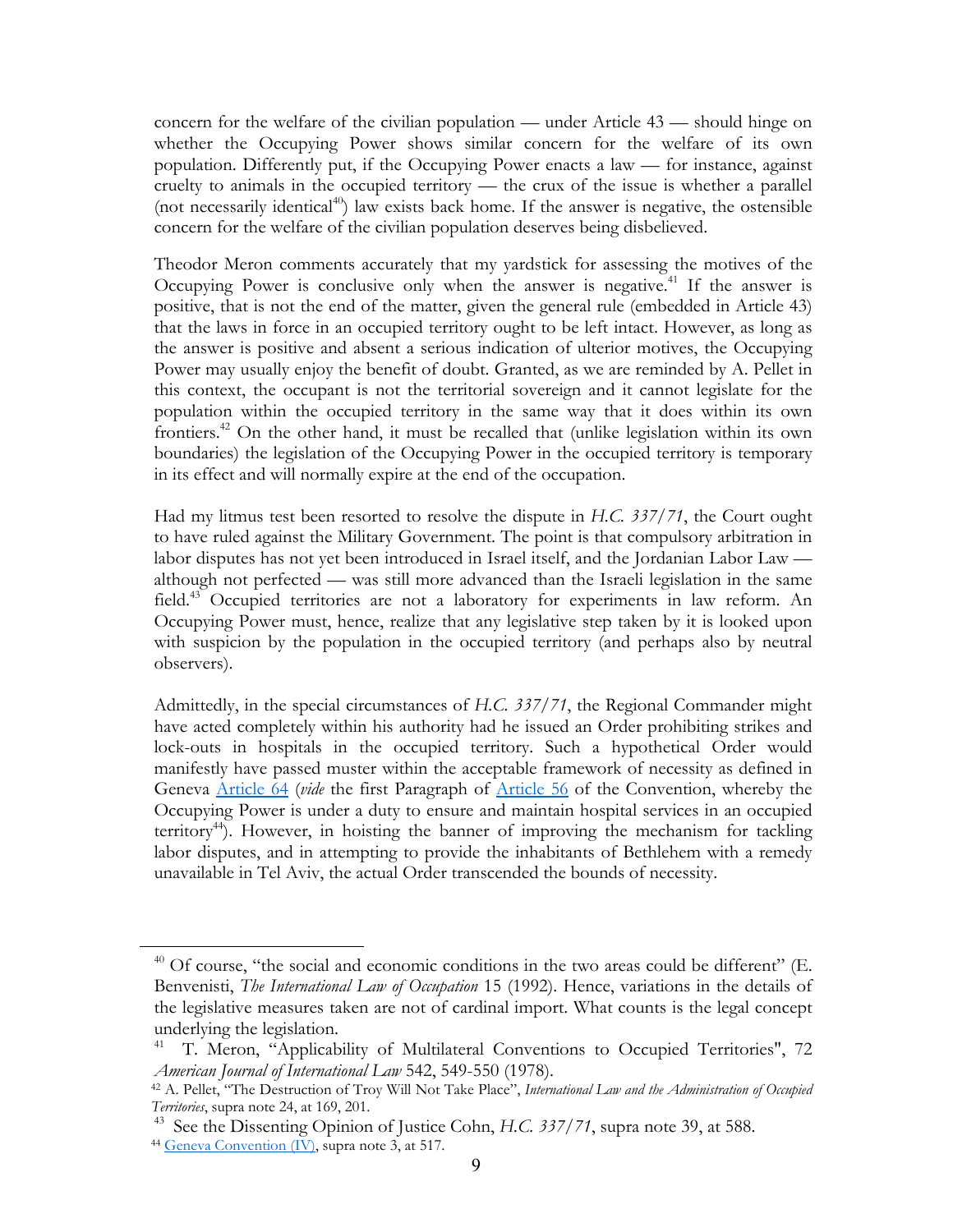#### **Institutional changes**

When the Occupying Power is vested with the power to modify or suspend by dint of necessity preexisting legislation in the occupied territory, such power clearly encompasses legal provisions inherently incompatible with the occupation even if they are incorporated in the local constitution or basic laws. The question arises how far the Occupying Power can go in tampering in the name of necessity with the institutions of government of the occupied territory (of course, on a temporary basis, *i.e*., for the duration of the occupation).

There is no doubt that, should institutional changes be introduced by the Occupying Power, they must not deprive the civilian population in the occupied territory of any benefits conferred on them by international humanitarian law. This rule is enunciated expressly in  $\Delta$ rticle 47 of Geneva Convention (IV).<sup>45</sup> Still, the issue goes deeper: can the Occupying Power radically transform the political institutions of government in the occupied territory when such action does not adversely affect the benefits bestowed on the civilian population by international humanitarian law? The problem is that, as the [ICRC](http://www.icrc.org/ihl.nsf/COMART?OpenView&Start=1&Count=150&Expand=4)  [Commentary on the Convention](http://www.icrc.org/ihl.nsf/COMART?OpenView&Start=1&Count=150&Expand=4) concedes, the only object of [Article 47](http://www.icrc.org/ihl.nsf/9861b8c2f0e83ed3c1256403003fb8c5/615b6a191d988a75c12563cd0051bd90?OpenDocument) is "to safeguard human beings and not to protect the political institutions and government machinery of the State as such".<sup>[46](#page-10-1)</sup>

The structuring of political institutions is conspicuously a matter that should be undertaken solely by the territorial sovereign. As long as there is no head-on collision between the political institutions and the fact of the occupation, there is no real necessity for the Occupying Power to remold them. If the Occupying Power indulges in a redesign of political institutions — even if no outright benefits are denied to the population and notwithstanding the temporary status of any changes introduced (which will lapse once the occupation is over) — there is a disquieting possibility that the structural innovations (once people get used to them, especially after a prolonged occupation) may take root and have enduring consequences. In the opinion of the present writer, therefore, the Occupying Power should not be allowed to interfere with fundamental institutions of government in the occupied territory. By way of illustration, the Occupying Power should not be able to validly transform a unitary system in the occupied territory into a federal one (or vice versa), even if the metamorphosis purports to affect exclusively the period of occupation.

Unfortunately, when the structural political changes are less drastic, the overall picture is somewhat murkier. Thus, when the Germans divided occupied Belgium into two separate administrative districts (one Flemish and one Walloon) during World War I, the move was met with a storm of protest as a breach of [Article 43;](http://www.icrc.org/ihl.nsf/51b22df69e39d9d3c12563cd00587b41/3741eab8e36e9274c12563cd00516894?OpenDocument) yet, when the British divided occupied Libya into two separate administrative districts (Cyrenaica in the east and Tripolitania in the west) during World War II, the measure did not encounter any objection[.47](#page-10-2)

<span id="page-10-0"></span><sup>45</sup> [Geneva Convention \(IV\),](http://www.icrc.org/ihl.nsf/1595a804df7efd6bc125641400640d89/6756482d86146898c125641e004aa3c5?OpenDocument) supra note 3, at 518. 46 *[Commentary, IV Geneva Convention](http://www.icrc.org/ihl.nsf/COMART?OpenView&Start=1&Count=150&Expand=4)*, supra note 22, at 274.

<span id="page-10-1"></span>

<span id="page-10-2"></span><sup>47</sup> See G.T. Watts, "The British Military Occupation of Cyrenaica, 1942-1949", 37 *Transactions of the Grotius Society* 69, 72-73 (1951).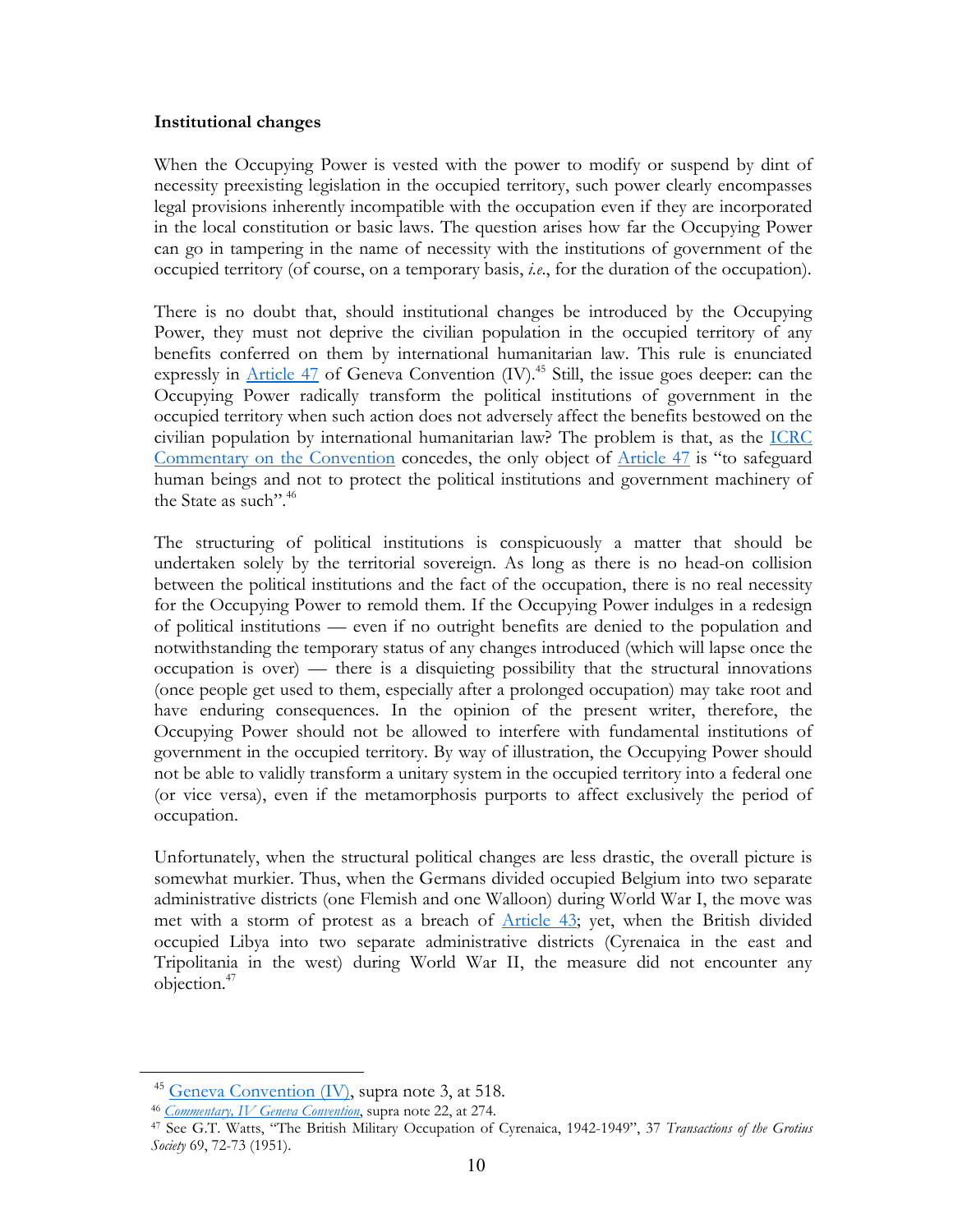#### **Taxation**

Taxation in occupied territories is the subject of Articles  $48-49$  $48-49$  of the Hague Regulations,<sup>[48](#page-11-0)</sup> whereby the Occupying Power has a choice: it may collect existing taxes (and even increase rates of assessment) or it may levy "money contributions" (but the latter can only be used to cover the needs of the army of occupation or of the administration of the occupied territory). It follows that the Occupying Power cannot create new taxes unless they come within the ambit of "money contributions" (with their narrowly defined purpose).

The Supreme Court of Israel, in *H.C. 69+483/81*,<sup>49</sup> held that the Occupying Power can introduce in the West Bank and the Gaza Strip a new tax — namely, a Value Added Tax (after a similar tax had been imposed in Israel) — despite the strictures of Articles 48-49. In the opinion of the Court, the specific provisions of Articles 48-49 apply in ordinary circumstances, but tax legislation is no different from other legislation in an exceptional situation of necessity: a new tax can be instituted by the Occupying Power through the opening of Article 43.[50](#page-11-2) The Court's logic is based on the grafting of the exception clause as regards necessity (appearing in [Article 43](http://www.icrc.org/ihl.nsf/51b22df69e39d9d3c12563cd00587b41/3741eab8e36e9274c12563cd00516894?OpenDocument)) onto the overall prohibition of new taxes not constituting "money contributions" (as per Articles  $\frac{48}{10}$  $\frac{48}{10}$  $\frac{48}{10}$  and  $\frac{49}{10}$ ). The notion of subordinating Articles 48 and 49 to the necessity exception in Article 43 is far from selfevident but it is not incongruous.<sup>51</sup>

#### **Limitations on legislation**

Whatever legislation the Occupying Power enacts in conformity with Article 43 of the Hague Regulations and  $\Delta$ rticle 64 of the Geneva Convention, that legislation must mesh with other provisions of the Regulations and the Convention. To take the most rudimentary example, [Article 45](http://www.icrc.org/ihl.nsf/51b22df69e39d9d3c12563cd00587b41/2659ef8e9c6aa778c12563cd005168b2?OpenDocument) of the Regulations forbids compelling the inhabitants of the occupied territory to swear allegiance to the Occupying Power.<sup>52</sup> Manifestly, the Occupying Power cannot evade this specific limitation of its powers by enacting legislation transforming allegiance in the name of necessity. The salient question concerning taxation is whether Articles 48 and 49 should be similarly excluded from subordination to the necessity exception in Article 43.

If in the scheme of the Hague Regulations there are possible doubts concerning the interrelationship between Article 43 and some other provisions (such as the ones regulating taxation), the Geneva Convention is more coherent. [Article 65](http://www.icrc.org/ihl.nsf/9861b8c2f0e83ed3c1256403003fb8c5/7cfc01cacb1e32a6c12563cd0051bf0e?OpenDocument) of the Convention explicitly sets forth:

The penal provisions enacted by the Occupying Power shall not come into force before they have been published and brought to the

<span id="page-11-1"></span><span id="page-11-0"></span>

<sup>&</sup>lt;sup>48</sup> [Hague Regulations,](http://www.icrc.org/ihl.nsf/52d68d14de6160e0c12563da005fdb1b/1d1726425f6955aec125641e0038bfd6?OpenDocument) supra note 1, at 89.<br><sup>49</sup> H.C. 69+493/81, Abu Aita et al. *v. Commander of the Judea and Samaria* Region et al., 37(2) *Piskei Din* 197. The Judgment is excerpted in English in 13 *Israel Yearbook on Human Rights* 348 (1983). 50 Ibid., 273-274.

<span id="page-11-2"></span>

<span id="page-11-3"></span><sup>51</sup> See Y. Dinstein, "Taxation under Belligerent Occupation", *Des Menschen Recht zwischen Freiheit und Verantwortung* 115-123 (*Festschrift für J. Partsch*, 1989). 52 [Hague Regulations](http://www.icrc.org/ihl.nsf/52d68d14de6160e0c12563da005fdb1b/1d1726425f6955aec125641e0038bfd6?OpenDocument), supra note 1, at 89.

<span id="page-11-4"></span>